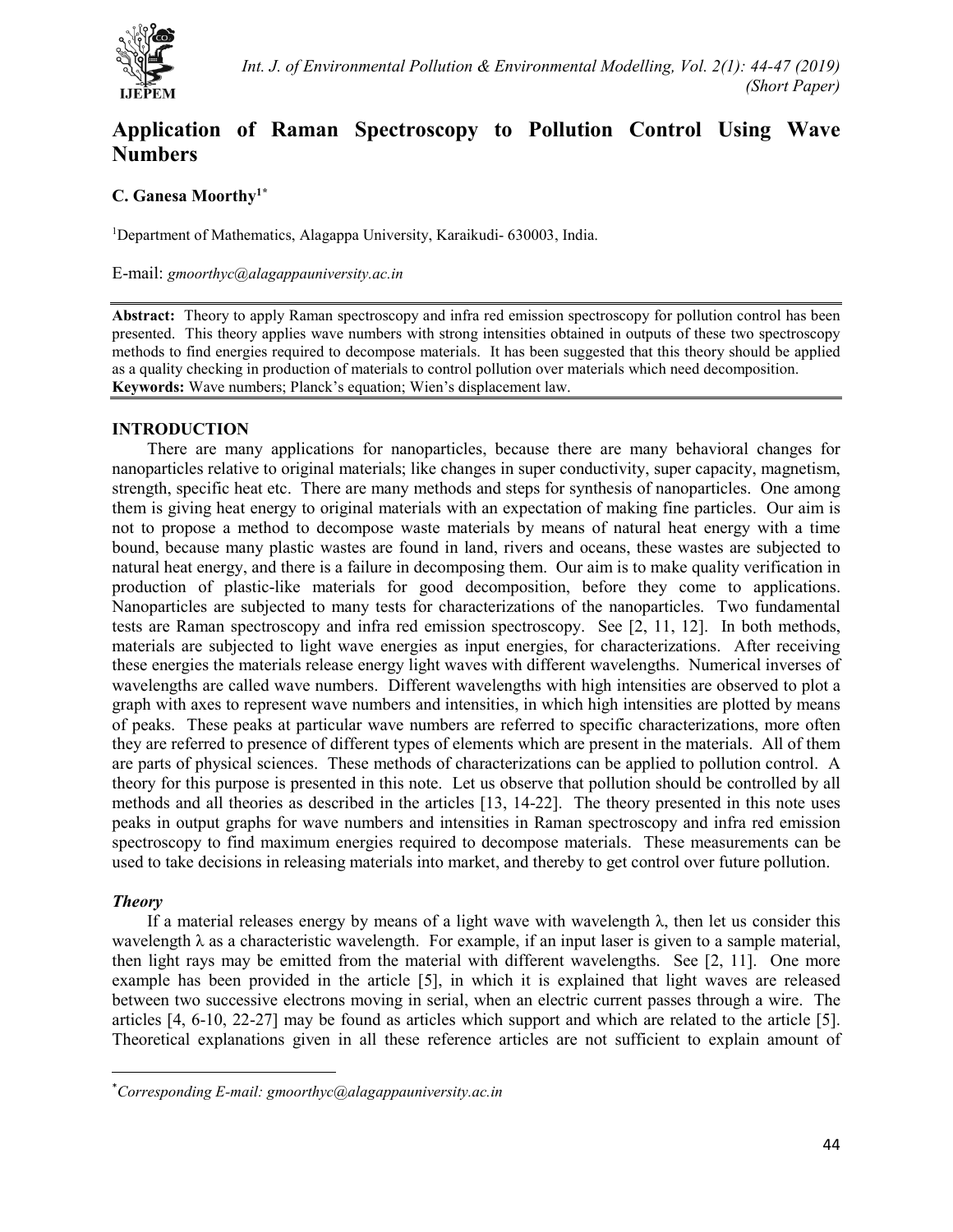energies required to induce emissions. However, there should be a maximum value and a minimum value for characteristic wavelengths. These limits decide certain aspects in decomposition of materials. Let us use the notations  $\lambda_{max}$  and  $\lambda_{min}$  for least upper bound and greatest lower bound for possible characteristic wavelengths of light waves that can be emitted from a material. By Planck's equation,  $E =$ hv, the corresponding minimum and maximum energies are  $E_{min} = \frac{hc}{\lambda_{max}}$  and  $E_{max} = \frac{hc}{\lambda_{min}}$ . This means that one has to apply a minimum energy  $E_{min}$  to get emission of at least one wave with a particular wavelength, and one has to apply a sufficient energy  $E_{max}$  to get of all possible emissions of all wavelengths. Here  $h$  is the Planck's constant,  $c$  is the speed of light in vacuum, and  $\nu$  is the frequency. Let us discuss a different interpretation. If a material can naturally releases an energy light wave with wavelength  $\lambda$ , and if these waves with wavelength  $\lambda$  are not permitted to get released, then one expected change in the material is a break in the bonds of molecules, which may lead to decomposition of the material. On the other hand, if a material can release an energy light wave with wavelength  $\lambda$ , and if an outside input light energy through light waves with wavelength  $\lambda$  is given to the material, then decomposition is expected. If any energy greater than  $E_{max}$  is given as input, then again decomposition is expected. For these conclusions, there is a need to provide many explanations for Planck's equation.

The classical meaning of the energy E in the Planck's equation  $E = hv$  is the energy of one photon of a light wave with wavelength  $\frac{c}{v}$ . However, E represents in the book [3] that the energy of v- number of photons, or equivalently, *h* represents an energy of a single photon (or of a double photon in view of interference). Let us follow this special meaning of  $h$  as energy for a single photon in a single light wave ray. This means that E represents energy released by any single light wave ray with wavelength  $\frac{c}{v}$ , when it strikes a body for one second. Here, second is considered as a unit for time. Apart from this interpretation of single ray energy considered for input energy, one should take volume, mass and specific heat of a material into consideration, for decomposition. In that case, time of applying energy light waves should be increased, when energy light waves applied have at least energy  $E_{max}$  and at most wavelength  $\lambda_{min}$ .

If input energy is supplied by means of microwaves, then energy of a single wave for one second collision can be evaluated by the formula  $E = m_e v^2$ , when  $m_e$  is the mass of an electron, and v is the velocity of electrons moving in the microwave. This formula, which is similar to Einstein's energy-mass relation, can be justified by means of a final interpretation given in the article [7]. This energy should be greater than or equal to  $E_{max}$ . Thus, one can determine required velocity v to decompose a material for which  $\lambda_{min}$  is known. Again, time required for applying this type of microwaves for decomposition depends on volume, mass, specific heat and capacity of the material to observe microwaves.

The fundamental methods, Raman spectroscopy and infra red emission spectroscopy (see [2,11,12]) can be used to find all possible wavelengths with intensities of emitted waves by means of peaks, and a minimum possible wavelength of emitted rays in these methods may be considered approximately as  $\lambda_{min}$ . That is, wavelengths corresponding to wave numbers for which peaks appear are considered, the minimum of these wavelengths corresponding to peaks is considered as  $\lambda_{min}$ , and then  $E_{max} = \frac{hc}{\lambda_{min}}$  can be calculated. It should be observed that any wavelength  $\lambda$  corresponding to any peak corresponds to wave energy  $E = \frac{hc}{\lambda}$ , which is also sufficient to decompose materials, but partly. Complete decomposition can be expected only for  $E_{max}$ .

#### **CONCLUSIONS**

Spectroscopy methods like Raman spectroscopy, infra red emission spectroscopy can be used to find wave energy  $E_{max}$  required for assured decomposition. The main difficulty is to find a method to determine the time required for decomposition, because the existing theories do not facilitate this computation. If an environment can give only a light wave of an average wavelength  $\lambda_{env}$ , then materials to be decomposed in that environment should be produced only with  $\lambda_{min}$  greater than or equal to  $\lambda_{env}$ . Such a quality checking in production of materials can control future-pollution, which may be occured by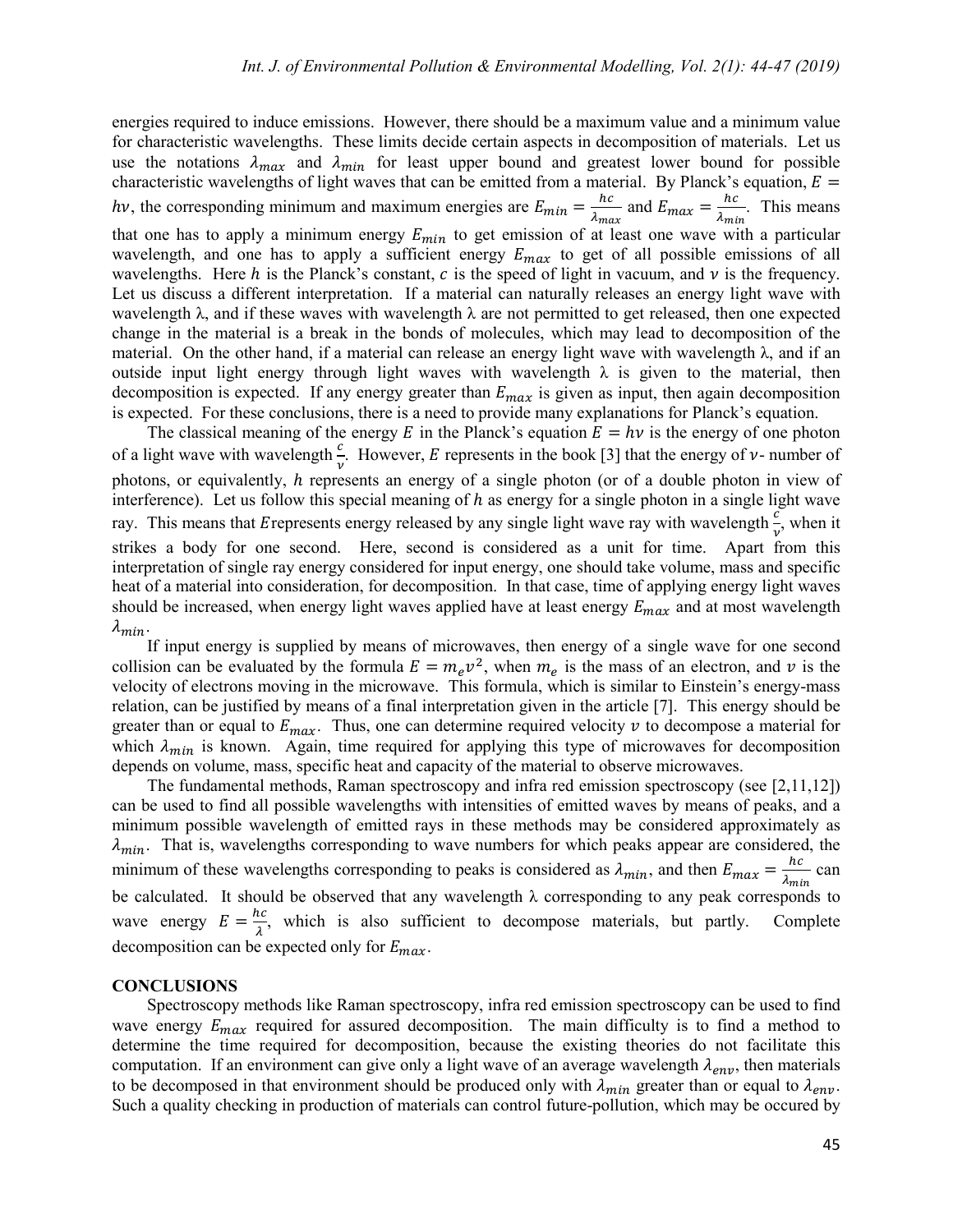materials in that environment. To find  $\lambda_{env}$ , one may use the Wien's displacement law, approximately, as  $\lambda_{env} = \frac{b}{T}$ , where b is the Wien's constant involved in Wien's displacement law, and T is the average temperature of the environment. Further simplification is carried out in the continuation part "Applications" directly through wave numbers. In this way, theory mentioned above is completely applicable for materials when spectroscopy methods are used.

### **APPLICATIONS**

Let us consider the output graph obtained by means of Raman spectroscopy for a fiber material given in Figure 2.10 in the book [11]. The highest wave number with a high intensity in that figure is approximately 1730 cm<sup>-1</sup>. If this number is considered as inverse of  $\lambda_{min}$ , and if  $\lambda_{env}$  is replaced by  $\lambda_{min}$ , then we obtain  $T = b \times 1730$  cm<sup>-1</sup>, where  $b = 0.28978$  cm<sup>-1</sup>K. For this specific wave number 1730 cm<sup>-1</sup>, the value of  $T$  is approximately, 501.3194 Kelvin. This means that to decompose that material *completely* nearly a heat exposure of 501.3194 Kelvin is sufficient. In general, if there is a wave number w with an intensity peak, then the temperature  $T = b \times w$  is enough to decompose the material *partially*. This provides a most simplified formula for application of the theory developed above. On the other hand, if temperature is fixed then our expected wave number for decomposition can be determined. For example, if a partial decomposition of a material is expected in the temperatures, 303 Kelvin, 313 Kelvin, 323 Kelvin, it is sufficient if there are wave numbers which are less than 1045.6 cm<sup>-1</sup>, 1080.1 cm<sup>-1</sup>, 1114.6 cm<sup>-1</sup>, respectively, which can be calculated by the formula  $T = b \times w$ .

Let us consider another output graph obtained by means of infra red emission spectroscopy for a PE film material given in Figure  $3(b)$  in the article [1]. There is a peak at the wave number  $3000 \text{ cm}^{-1}$ . By the formula  $T = b \times w$ , it can be concluded that at least 870 Kelvin is required for a complete decomposition. There is another peak nearly at the wave number  $700 \text{ cm}^{-1}$  in that figure. Then, by the same formula, it can be concluded that nearly 203 Kelvin is sufficient for a partial decomposition, but not for a complete decomposition. It should be again mentioned that time required for decomposition in evaluated temperature is yet to be predicted, because there many factors related to thermal energy are involved in such a prediction. It should also be observed that a material may be decomposed due to many factors apart from heat energy.

#### **REFERENCES**

- [1] Fujioka, Y. Infrared Emission Spectroscopy and Its Application to Analyze Non-smooth Metallic Materials Surface.
- [2] Long, D. A. (2002). The raman effect. Wiley.
- [3] Moorthy, C. Ganesa; Sankar, G. Udhaya. (2018). Planets And Electromagnetic waves. Idea Publishing, 1-110
- [4] Moorthy, C. G., Sankar, G. U., & RajKumar, G. (2017). A Design for Charging Section of Electrostatic Precipitators by Applying a Law for Electric Field Waves. Imperial Journal of Interdisciplinary Research, 3(6).
- [5] Moorthy, C. G., Sankar, G. U., & Rajkumar, G. (2017). Two Expressions for Electrostatic Forces and For Magnetic Forces to Classify Electromagnetic Waves. Imperial Journal of Interdisciplinary Research, 3(10).
- [6] Moorthy, C. G., Sankar, G. U., & RajKumar, G. (2017). LIGOs Detected Magnetic Field Waves; not Gravitational Waves. Imperial Journal of Interdisciplinary Research, 3(8).
- [7] Moorthy, C. G., Sankar, G., & Rajkumar, G. (2017). Simplified Interpretation for Einstein's Energy Mass Relation. Imperial Journal of Interdisciplinary Research.
- [8] Moorthy, C. G., Sankar, G. U., & RajKumar, G. (2018). Temperature of Black Holes and Minimum Wavelength of Radio Waves.
- [9] Moorthy, C. Ganesa, G. Udhaya Sankar, and Graj Kumar. "What Is The Polarity Of An Electromagnetic Wave?." Indian J. Sci. Res 13.1 (2017): 255-256.